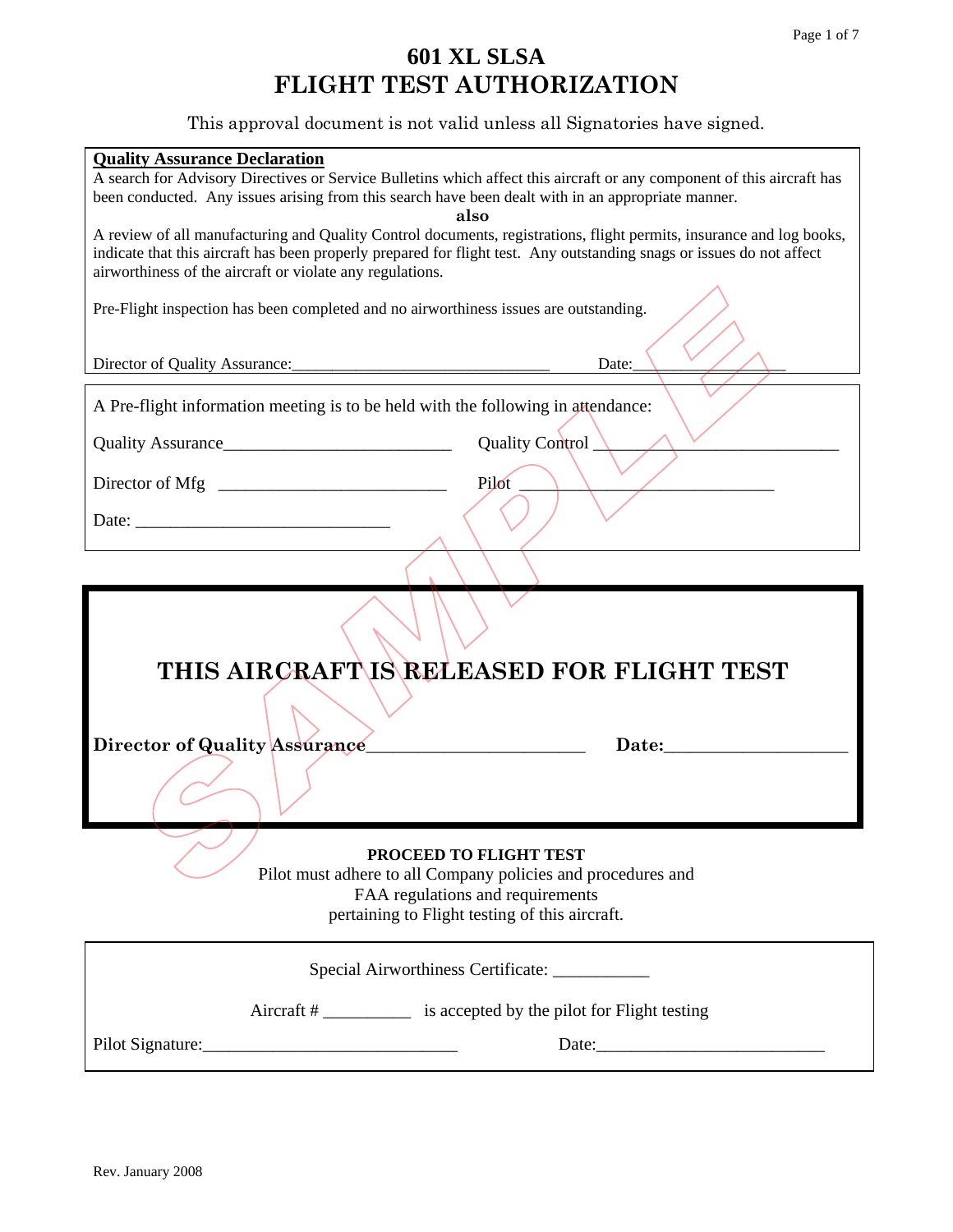### *DO NOT PROCEED WITH TEST FLIGHT UNLESS TEST FLIGHT APPROVAL HAS BEEN SIGNED BY ALL REQUIRED PERSONS.*

| $A/C$ SERIAL $\#$ $A/C$ Reg. $\#$ $DATE$ : $Test$ pilot name:                                          |                                  |                |
|--------------------------------------------------------------------------------------------------------|----------------------------------|----------------|
| Date start: _____________ Fuel Qty in A/C_______L_ OAT: _____°C ELEV: _________ft PRESS: _________ bar |                                  |                |
|                                                                                                        | Weight & Balance Date: _________ |                |
| USE THE CH 601 POH FOR PREFLIGHT CHECK.                                                                |                                  |                |
| Avionics installed: Yes____ No____                                                                     |                                  |                |
| <b>Take Off:</b>                                                                                       | Squawk                           | <b>Correct</b> |
| Full throttle                                                                                          |                                  |                |
| Static RPM=                                                                                            |                                  |                |
| Rudder pressure normal?                                                                                |                                  |                |
| Noise level normal? $\frac{1}{\sqrt{2}}$                                                               |                                  |                |
| Acceleration normal? $\_\_\_\_\_\_\_\_\_\$                                                             |                                  |                |
| Rotate at 1,2 x Vs (approx. 85km/h indicated) ___________________________________                      |                                  |                |
| "Unstick" pull normal? (Rotation characteristics) ______________________________                       |                                  |                |
|                                                                                                        |                                  |                |
| Take off Distance normal?                                                                              |                                  |                |
| Wheels balanced?                                                                                       |                                  |                |
| <b>Climb:</b>                                                                                          |                                  |                |
| Full throttle at Vy - 130km/h (IAS)                                                                    |                                  |                |
| $rpm =$ (Max. continuous power ~5500rpm)                                                               |                                  |                |
|                                                                                                        |                                  |                |
|                                                                                                        |                                  |                |
| Climb rate normal? _______                                                                             |                                  |                |
|                                                                                                        |                                  |                |
| $O.A.T. = \underline{C}$                                                                               |                                  |                |
| Mark trim indicator position for take-off position                                                     |                                  |                |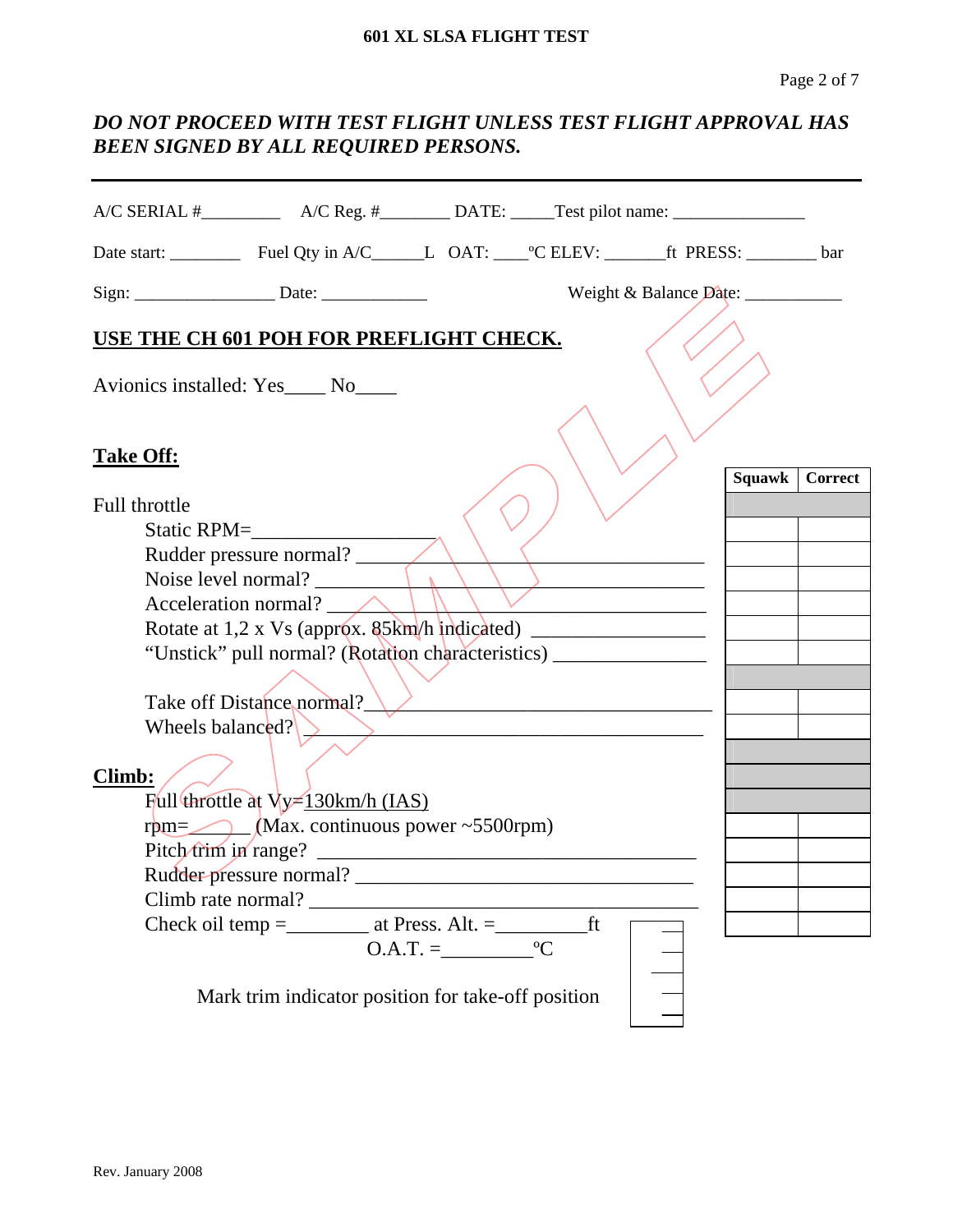|                                                                                                                                         |        | Page 3 of 7 |
|-----------------------------------------------------------------------------------------------------------------------------------------|--------|-------------|
| Stall: Range: 65 to 75km/h flaps down, 75 to 83km/h flaps up Power on 52 to 61km/h.                                                     | Squawk | Correct     |
| Above 2000ft AGL, trim to Vt (100km/h) prior to beginning stalls                                                                        |        |             |
| Throttle idle, carb. heat as required, reduce                                                                                           |        |             |
|                                                                                                                                         |        |             |
| Flaps up Vwarning=_____ Vs=______I.A.S w/alt. Air.                                                                                      |        |             |
| Flaps down Vwarning=_____ Vso=________ I.A.S w/alt. Air.                                                                                |        |             |
|                                                                                                                                         |        |             |
|                                                                                                                                         |        |             |
|                                                                                                                                         |        |             |
| Power On stall?                                                                                                                         |        |             |
| <b>Level Flight:</b>                                                                                                                    |        |             |
|                                                                                                                                         |        |             |
| RPM = 4350 (75% power); Vi=____________km/h Trim = $1$                                                                                  |        |             |
|                                                                                                                                         |        |             |
| RPM = 5500 (Max cont. power); Vi= $\angle\angle\angle\}$ km/h Trim = 3                                                                  |        |             |
| I.A.S. with air on $(+28km/h)$                                                                                                          |        |             |
| There are no vibrations, special noises, engine\roughness ______                                                                        |        |             |
| Rudder free, lateral and roll trim are correct. >                                                                                       |        |             |
| Rudder adjustment required?                                                                                                             |        |             |
| Aileron trim required? $\left\langle \right\rangle$                                                                                     |        |             |
| Yaw / Pitch / roll Stability?                                                                                                           |        |             |
| Left / Right wing tank fuel check?                                                                                                      |        |             |
| <b>Check:</b>                                                                                                                           |        |             |
| Cabin Heat $\begin{array}{ c c c c c }\n\hline\n\end{array}$                                                                            |        |             |
| Ventilation _                                                                                                                           |        |             |
|                                                                                                                                         |        |             |
|                                                                                                                                         |        |             |
|                                                                                                                                         |        |             |
| Check compass heading + correction with GPS every 30 deg. _____                                                                         |        |             |
| Check Radio communication at the same time (15km) __________                                                                            |        |             |
|                                                                                                                                         |        |             |
|                                                                                                                                         |        |             |
| Airspeed calibration test: (Use GPS with test sheet. Test must be done up wind and<br>down wind. Q.C. completes the calibration chart.) |        |             |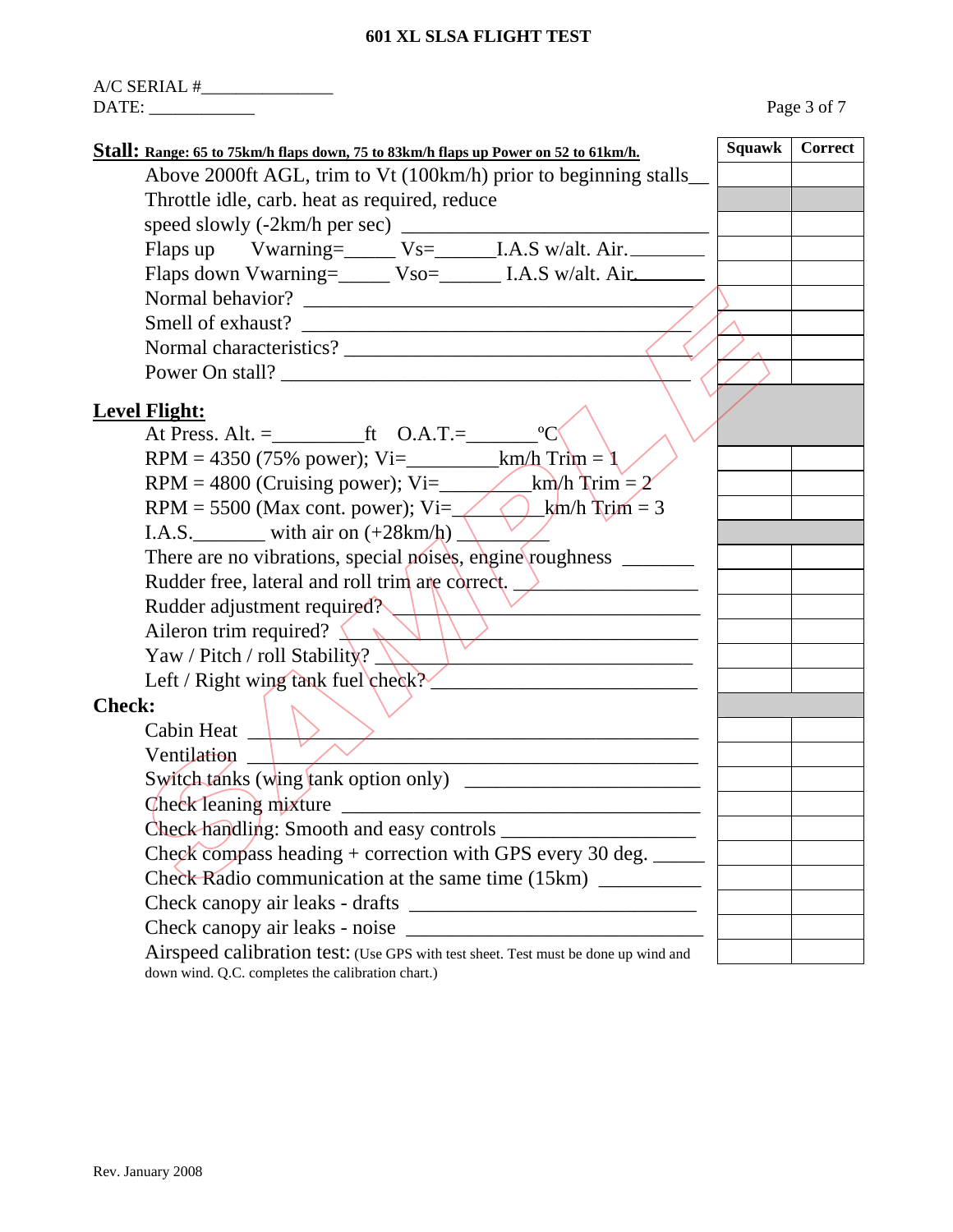| $A/C$ SERIAL $\#$                                                                   |               |                |
|-------------------------------------------------------------------------------------|---------------|----------------|
|                                                                                     | Page 4 of 7   |                |
| <b>Dive to VNE flaps up:</b> (Keep trim for Cruise - Vh)                            | <b>Squawk</b> | <b>Correct</b> |
| Throttle idle                                                                       |               |                |
|                                                                                     |               |                |
|                                                                                     |               |                |
|                                                                                     |               |                |
| $RPM \textit{ } @ \textit{ VNE } \textit{ }$                                        |               |                |
|                                                                                     |               |                |
| (Pull out slowly)                                                                   |               |                |
| <b>Flaps down dive to VFE:</b>                                                      |               |                |
| Throttle idle, carb heat ON                                                         |               |                |
| Roll trim O.K.?                                                                     |               |                |
| Foot pressure O.K.?                                                                 |               |                |
|                                                                                     |               |                |
|                                                                                     |               |                |
|                                                                                     |               |                |
| Carbon Monoxide Test: Perform on all aircraft ending with a 0 (zero) serial number. |               |                |
| Level, Climb, Stall, Slow flight, Decent, Climb O.K.?                               |               |                |
| Approach:<br>Throttle idle                                                          |               |                |
| Carb heat ON                                                                        |               |                |
| Flaps DOWN                                                                          |               |                |
| V approach = $13VSO$ =<br>km/h indicated                                            |               |                |
| (approximately 85km/h)                                                              |               |                |
| $Trim = (1)$                                                                        |               |                |
|                                                                                     |               |                |
| Check:                                                                              |               |                |
| <b>Rapidly full power</b> , carb heat OFF                                           |               |                |
| Pitch pull to climb normal?                                                         |               |                |
| Flaps UP                                                                            |               |                |
| $Trim = (2)$                                                                        |               |                |

(Again same as above approach.)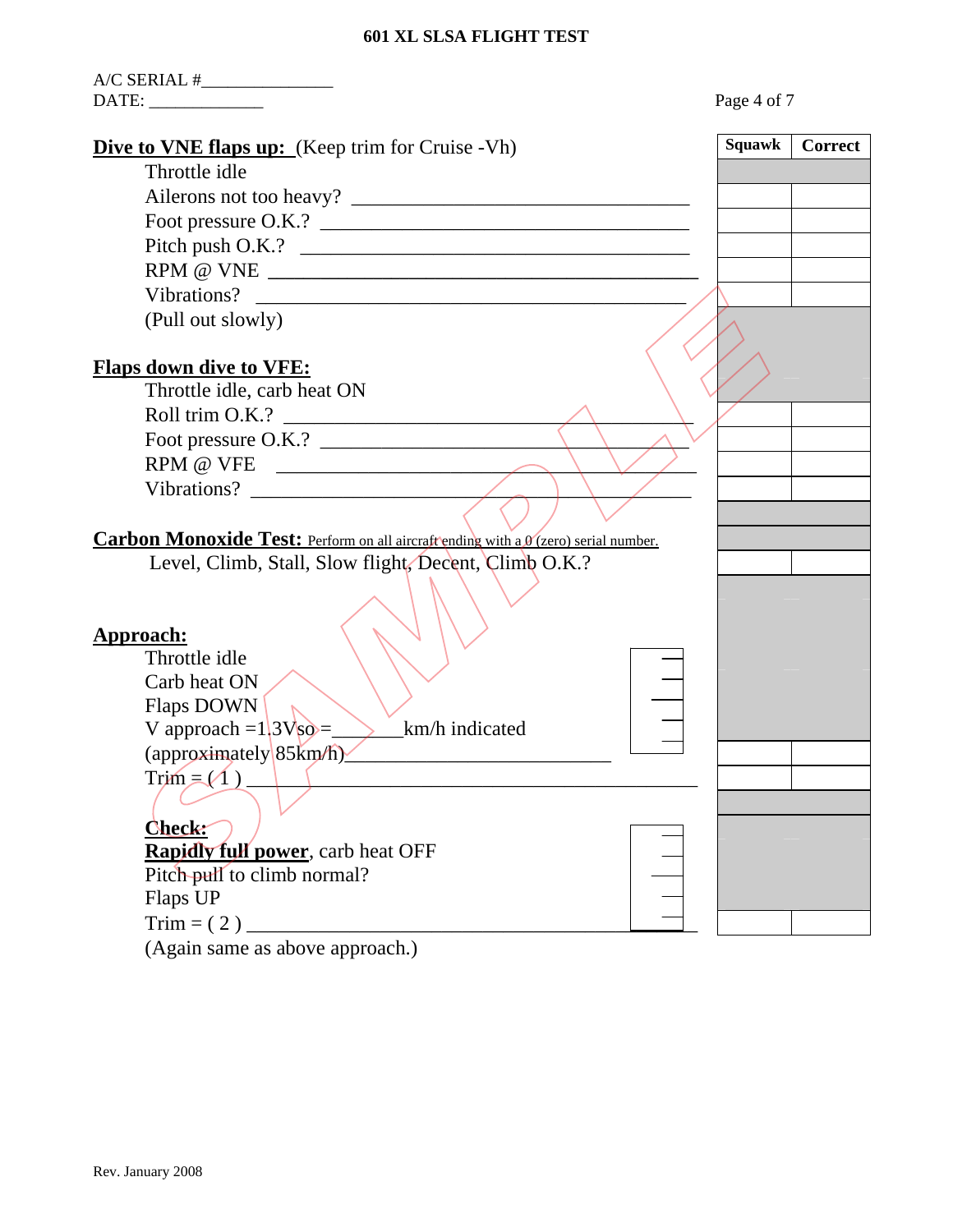| A/C SERIAL #_________________                                                                                                                                                                                                                                                                |        | Page 5 of 7 |
|----------------------------------------------------------------------------------------------------------------------------------------------------------------------------------------------------------------------------------------------------------------------------------------------|--------|-------------|
| <b>Landing:</b> (Touch down at Vs)                                                                                                                                                                                                                                                           | Squawk | Correct     |
|                                                                                                                                                                                                                                                                                              |        |             |
|                                                                                                                                                                                                                                                                                              |        |             |
|                                                                                                                                                                                                                                                                                              |        |             |
| Check RPM idle = _________ (~ 1400 RPM)_________                                                                                                                                                                                                                                             |        |             |
|                                                                                                                                                                                                                                                                                              |        |             |
|                                                                                                                                                                                                                                                                                              |        |             |
| $OFF - ground$ out test                                                                                                                                                                                                                                                                      |        |             |
| Both - mag. test                                                                                                                                                                                                                                                                             |        |             |
|                                                                                                                                                                                                                                                                                              |        |             |
| <b>Shut down engine</b>                                                                                                                                                                                                                                                                      |        |             |
| Mags OFF                                                                                                                                                                                                                                                                                     |        |             |
| <b>Master OFF</b>                                                                                                                                                                                                                                                                            |        |             |
| Record engine clock time                                                                                                                                                                                                                                                                     |        |             |
| Record position of fuel valve                                                                                                                                                                                                                                                                |        |             |
| <b>Tie down, lock aircraft</b> , and complete Log Book.                                                                                                                                                                                                                                      |        |             |
| Flight Test Log Book #____1 _____ for flight test number one.<br>A.<br>A/C cannot be flown again until Flight Test Log Book is signed off by test pilot and Q.C.<br>Flight test completed YES ________ NO $\sqrt{2}$                                                                         |        |             |
| Flight Test Log Book $\#$ 2 for flight test number two.<br><b>B.</b><br>A/C cannot be flown again until Flight Test Log Book is signed off by test pilot and Q.C<br>Flight test completed YES NO                                                                                             |        |             |
| $\rightarrow$<br>Flight Test Log Book #<br>$\mathbf{C}$ .<br>A/C cannot be flown again until Flight Test Log Book is signed off by test pilot and Q.C<br>Flight test completed YES<br>N <sub>O</sub><br><u> André de la contrada de la contrada de la con</u><br><b>Flight test complete</b> |        |             |
| Flight test completion date________Test pilot sig.:______________________________<br>PILOT STAMPS AIRCRAFT CONFORMITY STAMP INTO THE FLIGHT TEST LOG BOOK                                                                                                                                    |        |             |
| <b>AND</b><br>RETURNS AIRCRAFT AND DOCUMENTS TO Q.C.                                                                                                                                                                                                                                         |        |             |

 Page 6 is for airspeed calibration Page 7 is for installed avionics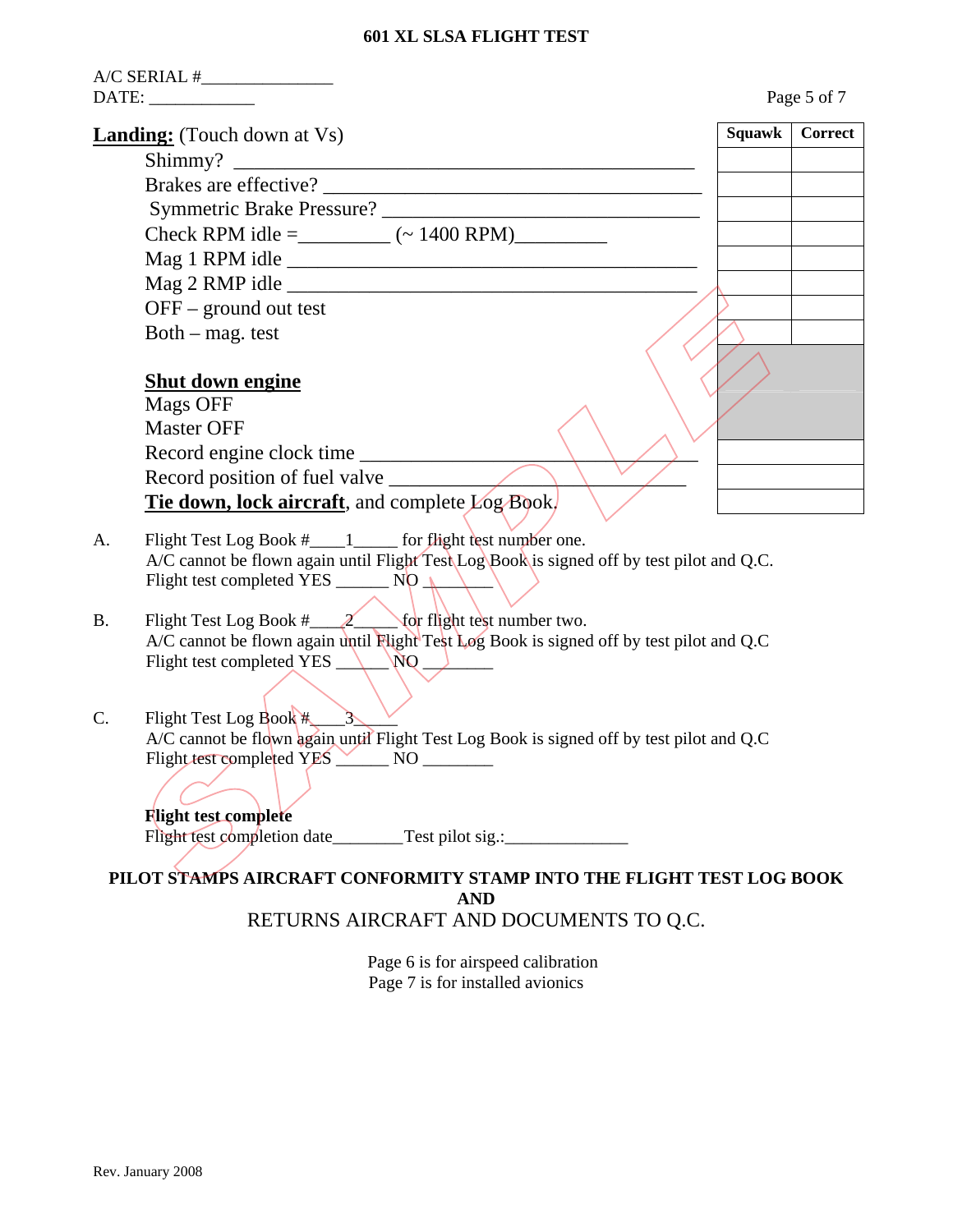## Airspeed calibration test

| <b>IAS</b>                | 20 | 30 <sup>°</sup> |  |  |  |  | 40 50 60 70 80 90 100 110 120 130 | 140 |
|---------------------------|----|-----------------|--|--|--|--|-----------------------------------|-----|
|                           |    |                 |  |  |  |  |                                   |     |
| <b>GPS A</b>              |    |                 |  |  |  |  |                                   |     |
|                           |    |                 |  |  |  |  |                                   |     |
| <b>GPSB</b>               |    |                 |  |  |  |  |                                   |     |
|                           |    |                 |  |  |  |  |                                   |     |
| <b>TRUE</b><br><b>IAS</b> |    |                 |  |  |  |  |                                   |     |
| r IAS/in POH Section 5    |    |                 |  |  |  |  |                                   |     |

**Enter IAS** in POH Section 5